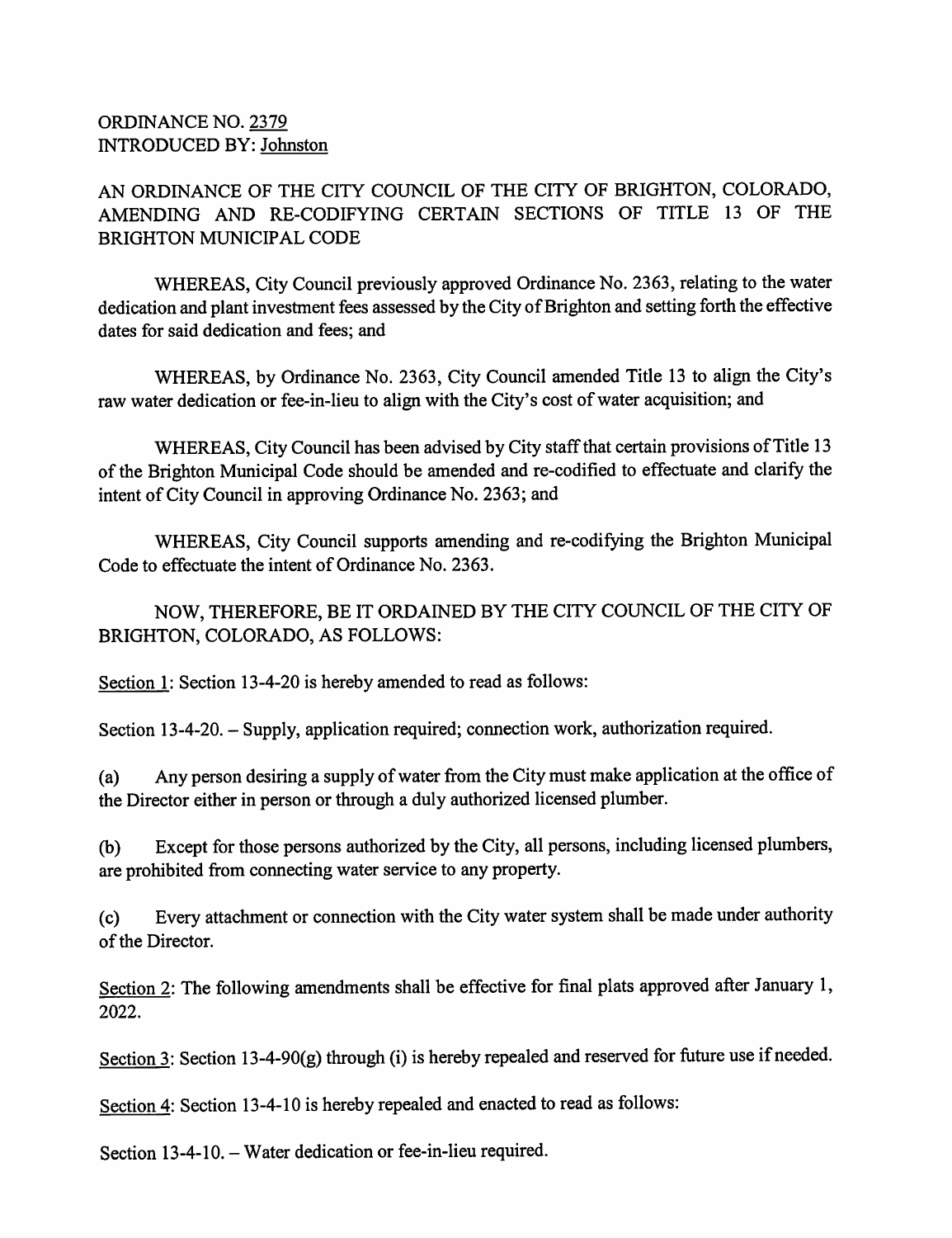A dedication of water rights is required unless the City Council has previously granted by signed agreement the right to pay a fee-in-lieu. The water rights dedication or fee-in-lieu amount for single family detached shall be assessed as follows (based on Firm Yield analysis by City or City designated consultant): (a)

| Units/Acre | Acre-     | Fee-In-   |
|------------|-----------|-----------|
|            | Feet/Unit | Lieu/Unit |
| 3 or less  | 0.58      | \$34,359  |
| 4          | 0.56      | \$33,174  |
| 5          | 0.47      | \$27,842  |
| 6          | 0.46      | \$27,250  |
| 7          | 0.42      | \$24,880  |
| 8 or 9     | 0.40      | \$23,696  |
| 10         | 0.39      | \$23,103  |
| 11         | 0.38      | \$22,511  |
| 12 or more | 0.36      | \$21,326  |

(Special consideration for dedication amount or fee-in-lieu may be granted at the discretion of the Utilities Director and approved by Council for proposed and proven water conservation measures resulting in lower demand volumes than shown on this table.)

A dedication of water rights is required unless the City Council has previously granted by signed agreement the right to pay a fee-in-lieu. The water rights dedication or fee-in-lieu amount for multi-family dwellings, including apartment buildings or condominiums and single-family attached (such as duplexes or townhomes) shall be assessed based on number of units as follows (based on Firm Yield analysis by City or City designated consultant): (b)

| Multi- | Acre      | Fee-In-  |
|--------|-----------|----------|
| Family | Feet/Unit | Lieu     |
| Per    | 0.27      | \$11,783 |
| unit   |           |          |

<sup>(</sup>Special consideration for dedication amount or fee-in-lieu may be granted at the discretion of the Utilities Director and approved by Council for proposed and proven water conservation measures resulting in lower demand volumes than shown on this table.)

A dedication of water rights is required unless the City Council has previously granted by signed agreement the right to pay a fee-in-lieu. The water dedication amount for all other developments, including, but not limited to commercial, industrial, mixed use, public land donation, parks, and common areas, the owner shall provide to the City an acceptable water resource report authored by a registered professional engineer experienced in water resources that estimates the amount of water needed to support and irrigate said development. The report shall also include a firm yield analysis of the water rights to be dedicated. The City will review the report and if determined appropriate, the water dedication or fee shall be assessed based on the engineer's report. If the City's water right consultant disagrees with the engineer's report, the City will provide an analysis to the developer and water dedication or fee shall be assessed based on the City's recommendations. (c)